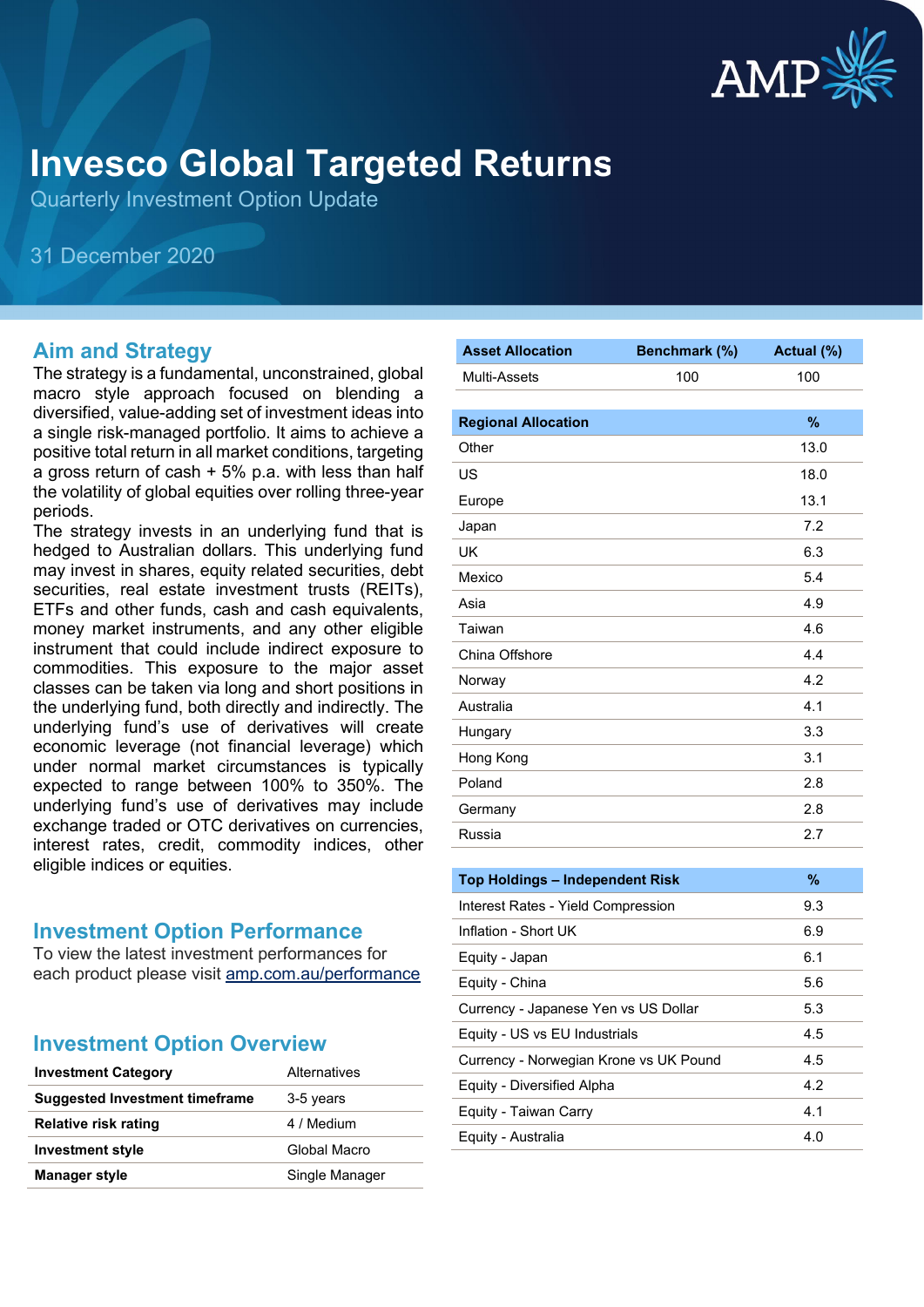## **Portfolio Summary**

- The fund had a positive quarter with positive ideas spread across asset types, but equity ideas stood out for positive performance.
- The portfolio went through a simplification process during the quarter, and the team added six new ideas to the portfolio, removed eleven ideas and made significant changes to the implementation of five ideas
- The 'Currency US Dollar vs Asia' idea struggled as Asian economies had relative success in fighting the coronavirus, while the US dollar faced headwinds.

### **Investment Option Commentary**

Performance was positive over the quarter with a majority of ideas contributing from many asset types. A number of equity ideas performed well over the quarter. The 'Equity – Japan', 'Equity – Australia' and their 'Credit – Selective Credit' ideas all performed well, while 'Currency – US Dollar vs Asia' struggled as Asian economies had relative success in fighting the coronavirus, while the US dollar faced headwinds.

The portfolio went through a simplification process during the quarter, and the team added six new ideas to the portfolio, removed eleven ideas and made significant changes to the implementation of five ideas. The Manager added 'Currency – Mexican Peso vs US Dollar', as the Mexican peso screens favourably versus the US dollar. They also implemented the 'Equity – China' idea, an idea that is long Chinese small-mid caps. They also added 'Equity – European Mid-Caps vs Large Caps' and an 'Equity – Taiwan Carry' idea. 'Equity – US vs EU Industrials' was also added. They believe US industrials will outperform European industrials given more attractive valuations and a stronger economic outlook post the vaccine rollout. Finally, they added the 'Interest Rates – UK vs Germany' idea.

#### **Market Commentary**

The ongoing battle against the COVID-19 pandemic and US elections were among the main themes in the quarter. As epidemiologists predicted, cooler and dryer temperatures in the norther hemisphere continue to fuel a viscous wave in cases and deaths across Europe and the Americas. Countries were forced to enact renewed lockdowns and restrictions to bridge the gap until approved vaccines are widely distributed. For the US elections, Democratic candidate Joe Biden was declared winner after several days of counting, while control over the senate remained to be seen until the Georgia senate runoffs in early January. A Biden presidency lifted markets, even as Trump and other Republican officials continued to sow doubt over the legitimacy of the election.

Key terms of the Brexit trade deal were finally reached on the 24th of December, putting an end to the complex and bitter negotiations seen throughout the year, at least for the time being. The European Central Bank (ECB) expanded its Pandemic Emergency Purchase Programme (PEPP) by another €500 billion and extended it to at least the end of March 2022 at its December monetary policy meeting. Also, in December, the US House of Representatives agreed on an additional stimulus of approximately \$900 billion in aid to jobless Americans, ailing businesses and other critical needs. The US Federal Reserve (Fed) reiterated its commitment to using its full range of tools to support the US economy and provide plenty of notice before any asset purchases are curtailed. Elsewhere, Chinese policy makers indicated their plans to scale back liquidity moderately and carefully in 2021, in order to avoid derailing a recovery.

#### **Outlook**

Invesco's central economic thesis outlines their thoughts about the global economy over the next two-to-three years. While they do not use it as a source of ideas for their portfolio, they must believe that each of the ideas that they hold is able to contribute a positive return against this backdrop. They believe a robust recovery from the pandemic is in sight but stretched balance sheets and valuation remain a long-term concern. The vaccine roll-out is acting as a stimulus for growth and policy remains supportive, however they see high debt returning as a constraint on private sector demand once profits peak.

Inflation should not be a longer-term issue in most economies, as inflation expectations elevated by recovering spending, fiscal largesse and loose monetary policy subside. They believe that beyond a cyclical bounce, spare capacity will continue to suppress medium-term inflation. They see a new policy paradigm of fiscal economic management with support from central banks where central banks are likely to look through any cyclical recovery in inflation. Globally, the credit impulse is no longer providing significant impetus and policy effectiveness is hampered by complex challenges creating economic divergence.

They believe there are select directional opportunities in some areas that have lagged the recovery. The vaccine is triggering a rotation towards some sectors hurt most by the pandemic and structural shifts in patterns of demand continue to support areas such as technology and some consumer sectors. US dollar weakness is a tailwind for emerging markets, but they expect increasing divergence depending on credit worthiness.

Finally, they believe volatility will remain elevated. They see higher currency volatility occurring partly as a result of suppressed interest rate volatility. Additionally, increasing reliance on policy support should ultimately produce equity volatility, as well.